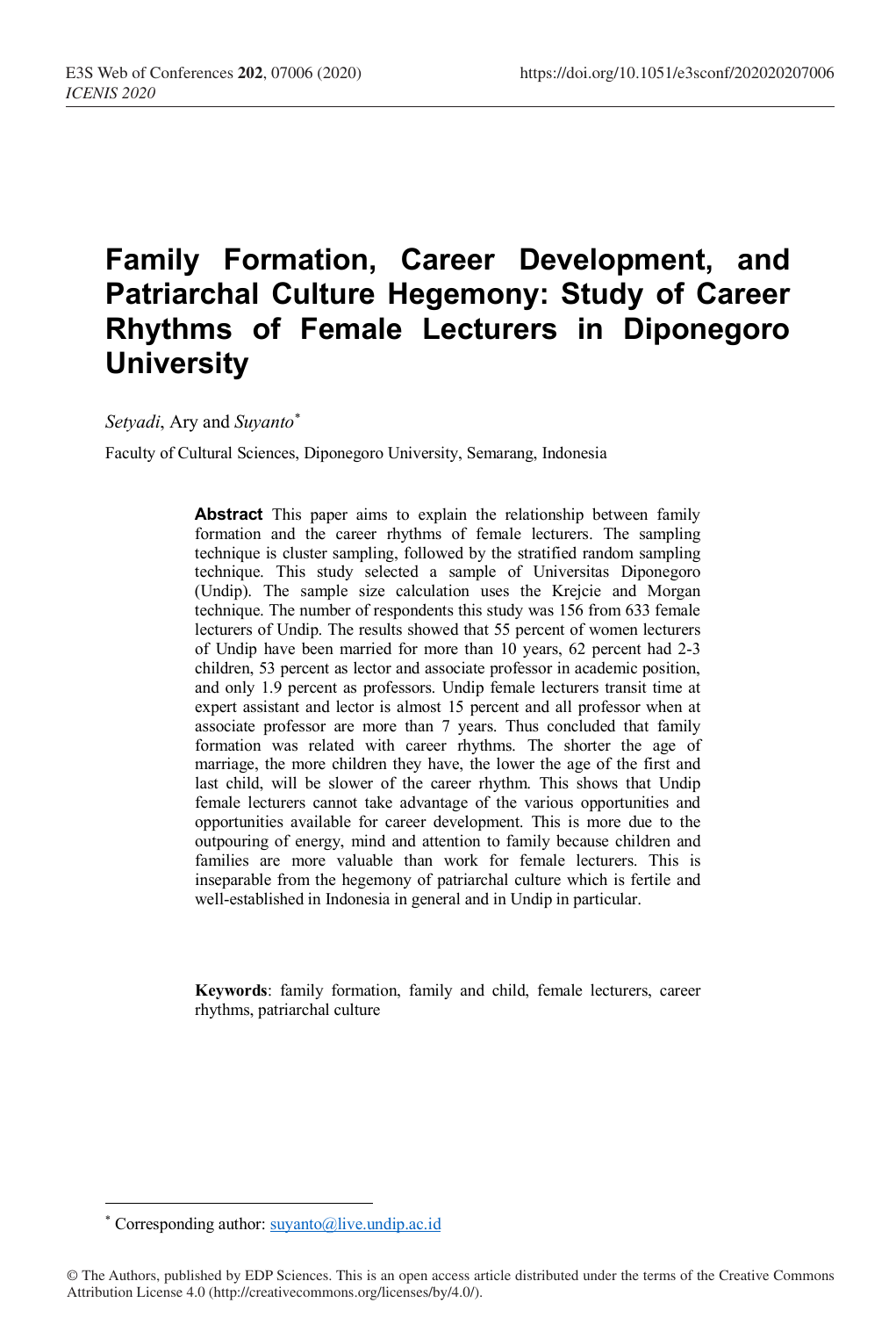### **1 Introduction**

In general, women when studies are more brilliant than men, but the condition is almost contrary to men when they are working [1]. With another statement, the condition of women between study and work as a brilliant educational biography to a poor occupational biography [2]. This fact is inseparable from the various obstacles of women, especially from the domestic sector related to family formation and its complexity in working in the public sphere. The biggest obstacle for women related to the domestic sector specially family formation is about children [3], sociocultural [4], and institutional and resource (structural) [5]. Women's careers, especially in tertiary education, at United Kingdom University and Slovenia are more than 80 percent of their professors are men [6], even in Semarang City, Indonesia, female professors are only 2.28 percent [7]. This condition is inseparable from the patriarchal culture which is the root of social relations that penetrates all aspects and lines of life.

Patriarchal culture is a form of organization that is dominated by the role of fathers. In that culture, a father dominates all family members and controls all aspects of life. Patriarchy includes the relationship of actors and institutions as male domination at the level of the individual to the level of society. This dominance comes from the ownership of wealth and income of men as the main source. In the end, patriarchy becomes an ideology. As an ideology, patriarchy operates by integrating itself with the cultural value system of the local community [8].

The family is the basis for the subordination of women by men because in the family the concept of *property* and servants were first used [9]. Although various efforts to eliminate discrimination against women are carried out, but not as a female lecturer in career development is equivalent to men. In line with this, the aim factor influencing the career rhythm of female lecturers is family and its complexity. Therefore, this paper focus on the relationship between the formation of the female lecturer family and her career rhythm.

In this paper, a career is defined as a series of roles, status, and position achieved by someone [10]. To measure a person's career development, career rhythm is used. Career rhythm illustrates how quickly someone steps up the career ladder and achieve certain beliefs<sup>11</sup>, i.e. the period of achievement of a career event, which is related to the rank, position, level of education which has implications for the role given by the organization to him. Operationalization of career rhythm in the form of transit time, i.e. the period of achievement of events in career development whose operation is through the amount of time an individual needs to remain in a given position (a certain position) before advancing to the next position in the organizational career line [12]. This study framework observes the career rhythm of female lecturers linked to family formation which includes length of marriage, number of children, work migration.

The general shift of the family in the form of changes towards the well-being and happiness of life which is also the purpose of life in general. To achieve this, one way to do this is to improve the level of education and good work. Increasing education also means delaying marriage age, especially for women. By delaying the age of marriage, by itself will play a role in reducing fertility. Reducing fertility will play a role in family size, which is smaller. This fact will affect the changes in three aspects of family life, namely the extended family will shift to the nuclear family; the social and emotional role of the family shifts toward the economic role; and the occurrence of family individualization marked by infertility, single families, and cohabiting. According to Fratczak [13], family formation is closely related to cohorts, gender, place of birth, level of education, social background (parents' background: father's), occupation, age of marriage, and work migration. Formation of a family begins when the marriage is official. In this regard, it is necessary to emphasize formal marriage because in industrial societies, in addition to formal marriage it is common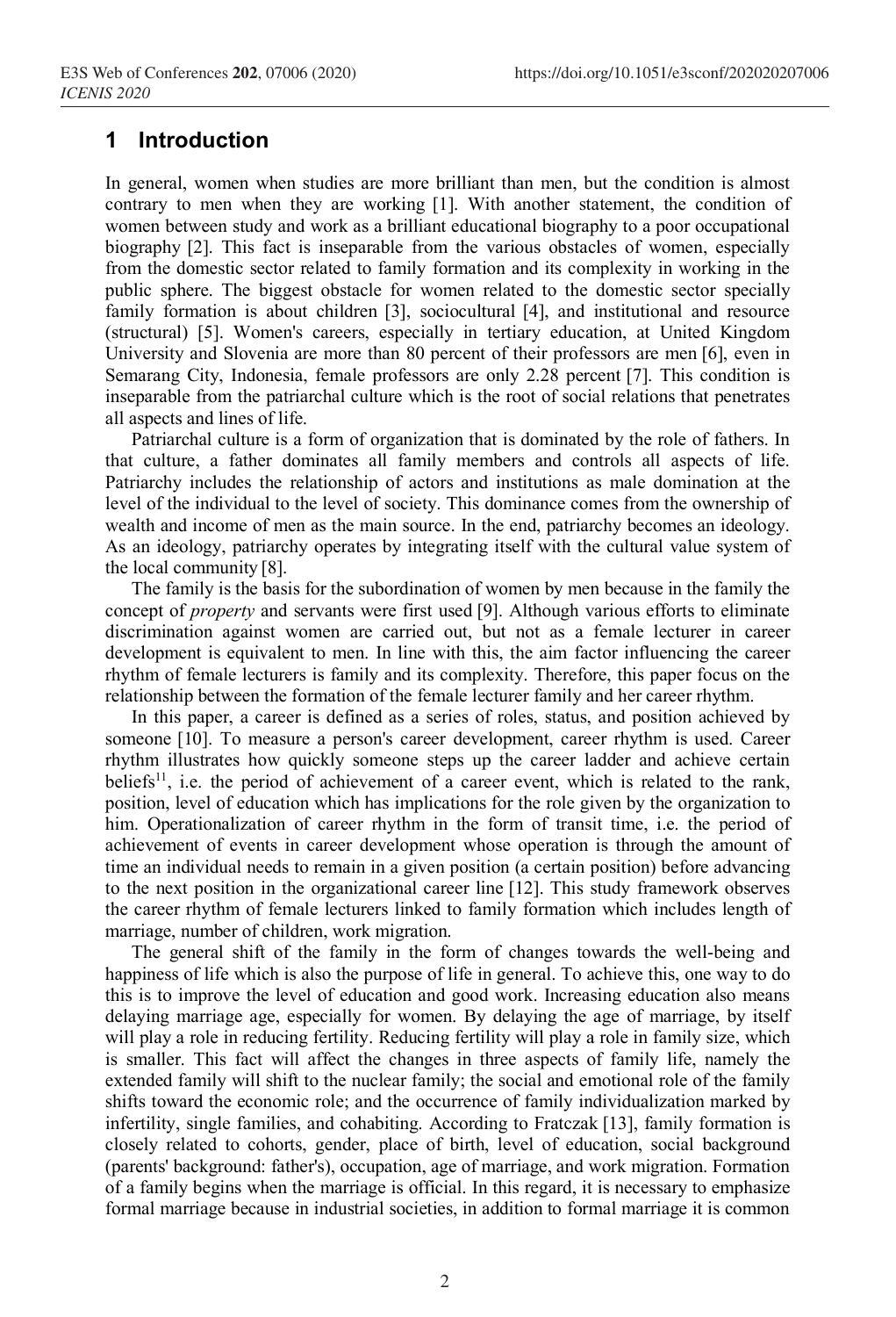practice to live together without the bond of marriage (cohabitation), gay and lesbian family [14].

# **2 Method**

The population in this research was all female lecturers at Diponegoro University ((Universitas Diponegoro-Undip) (633 female lecturers. Large sample collection in this study using Krejcie and Morgan techniques (156 female lecturer) [15]. The sampling uses *cluster sampling techniques* and *stratified random sampling*. The data obtained in this study are secondary data and primary data. Secondary data were obtained from the Agency of Planning and Information Systems (APIS) and the Bureau of Civil Service and General Administration. Primary data collection is done by several methods, namely: structured interviews and in-depth interviews. Data analysis uses quantitative and qualitative analysis. Quantitative analysis uses descriptive statistical analysis which is used to explain the trend of patterns and distribution of variable characteristics. Qualitative analysis uses descriptive analysis to explain the length of marriage, number of children, work migration.

## **3 Results and Discussion**

Career rhythms are measured by (a) the duration of time required in the academic position of expert assistant; (b) the duration of time needed in the academic position of the lector; and (c) the duration of time required in the academic position of the associate professor. The three academic positions are the normative stages that must be passed to reach the top of the lecturer career ladder, namely professors. In this paper, family formations include length of marriage, number of children, and work migration.

#### **3.1 Length of Marriage**

Data shows, there is a relationship between long marriage and career rhythm shown by academic positions. The work period of 21 years or more normatively should have arrived at the academic position of the associate professor. Apparently, the data showed that respondents who had been married for 21 years or more were 48 people, meanwhile respondents who had reached the academic position of associate head numbered 52 people and 3 professors (overall 55 female lecturers). A more complete description of the respondent's marriage time is shown in the table below.

| <b>Length of Marriage</b> | <b>Total of Respondent</b> | Percentage |
|---------------------------|----------------------------|------------|
| 1-5 years                 | 30                         | 19.1       |
| $6-10$ years              | 18                         | 11.5       |
| $11-15$ years             | 22                         | 14         |
| $16-20$ years             | 16                         | 10.8       |
| $\geq$ 21 years           | 48                         | 30.6       |
| Total                     | 134                        | 100        |

Source: Primer Data, 20169.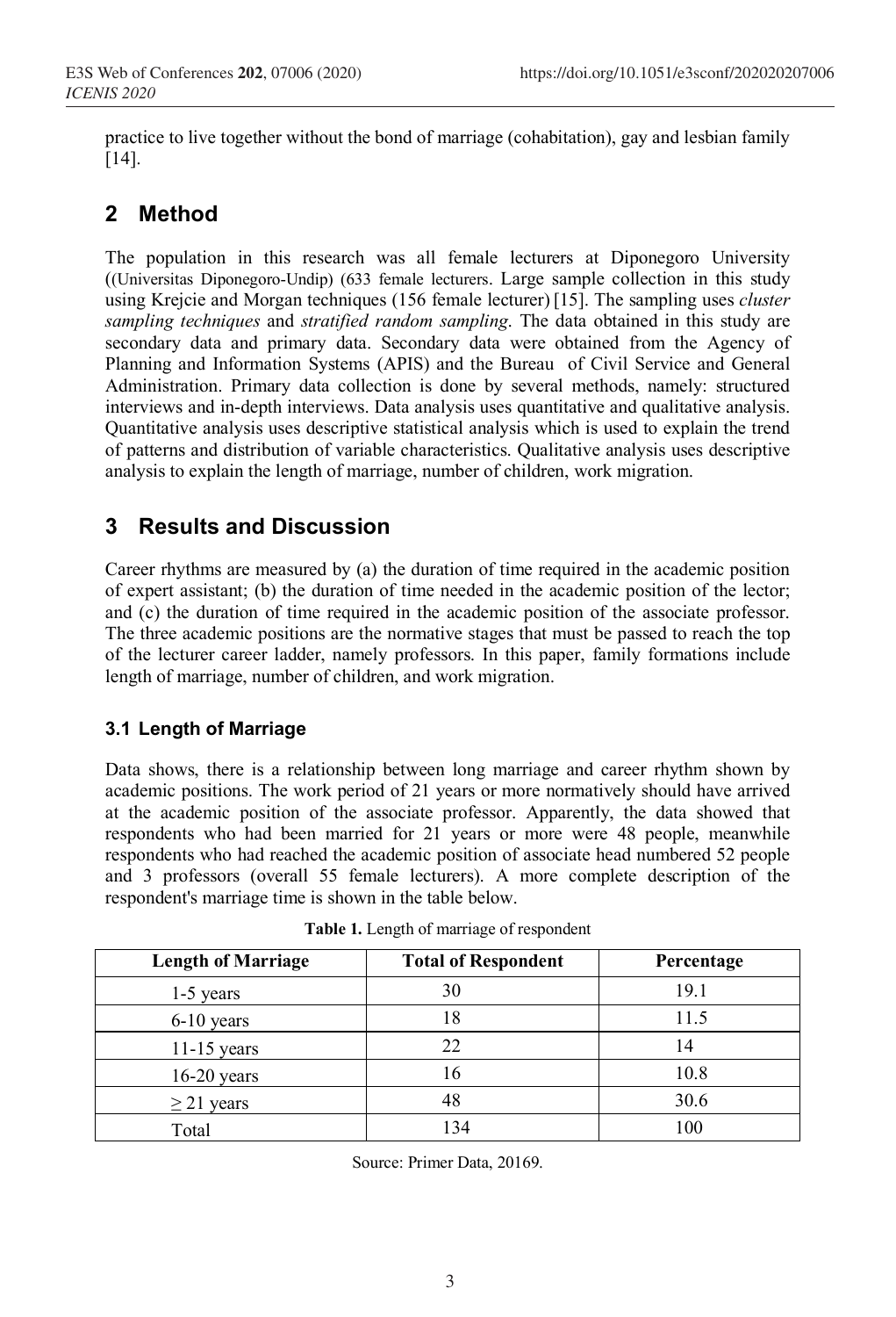#### **3.2 Number of Children**

Another family formation factor closely related to the career rhythm of female lecturers is the number of children. Female lecturers generally have 2 children (33.56 percent), one and three children each 28.03 percent. The average number of children owned by female lecturers is 1.71 people. This figure is slightly higher than the average number of children per mother who has ever married in Semarang, which is 1.64 16. The table below presents data on the number of respondents' children who were married (married, divorced, and divorced).

|                    | <b>Number of Respondent's Children</b> |            |
|--------------------|----------------------------------------|------------|
| Number of children | Amount                                 | Percentage |
| No children        | 13                                     | 8,90       |
| 1 child            | 38                                     | 28,03      |
| 2 children         | 49                                     | 33.56      |
| 3 children         | 38                                     | 28.03      |
| $\geq$ 4 children  | 8                                      | 5.47       |
| Total              | 146                                    | 100        |

| Table 2. Number of Respondent Children ever Married |
|-----------------------------------------------------|
|-----------------------------------------------------|

Relatively significant respondents who have one child, in the future it is also likely to give birth to a second child and so the institution needs to answer it with a variety of policies that are friendly for women who are dependent on school-age children and infants, such as each faculty providing breast milk rumors day care for lecturers' children who have not yet entered school, and universities need to have Early Childhood Education or kindergarten (*Pendidikan Anak Usia Dini-PAUD*). At present, the Nursing Room is only provided by the Faculty of Medicine, Undip.

This implies the need for a woman-friendly policy, affirmative action for women. If there is no policy of this kind, there will be two possibilities, namely female lecturers in career development will be hampered or female lecturers whose careers will not be optimal in preparing their children to become the next generation of superior nation. With the current situation, there is no such woman-friendly policy, female lecturers seem to prefer slowing career rhythms rather than pursuing careers but families are victims, especially children. This finding is also in line with Partini's findings<sup>17</sup>. The data also shows that in each academic position, female lecturers have a very small percentage that can go up to four years or less. For example, in the position of associate professor, out of three lecturers who have exceeded him (professors), one person held that position for six years and two others seven or more years (see Figure 2). The number of female lecturers who have surpassed the academic positions of the lector is 55, 21 of whom have been in the office for seven years or more. Complete data on the duration of time required by female lecturers in each academic position (transit time) is presented in the figure below.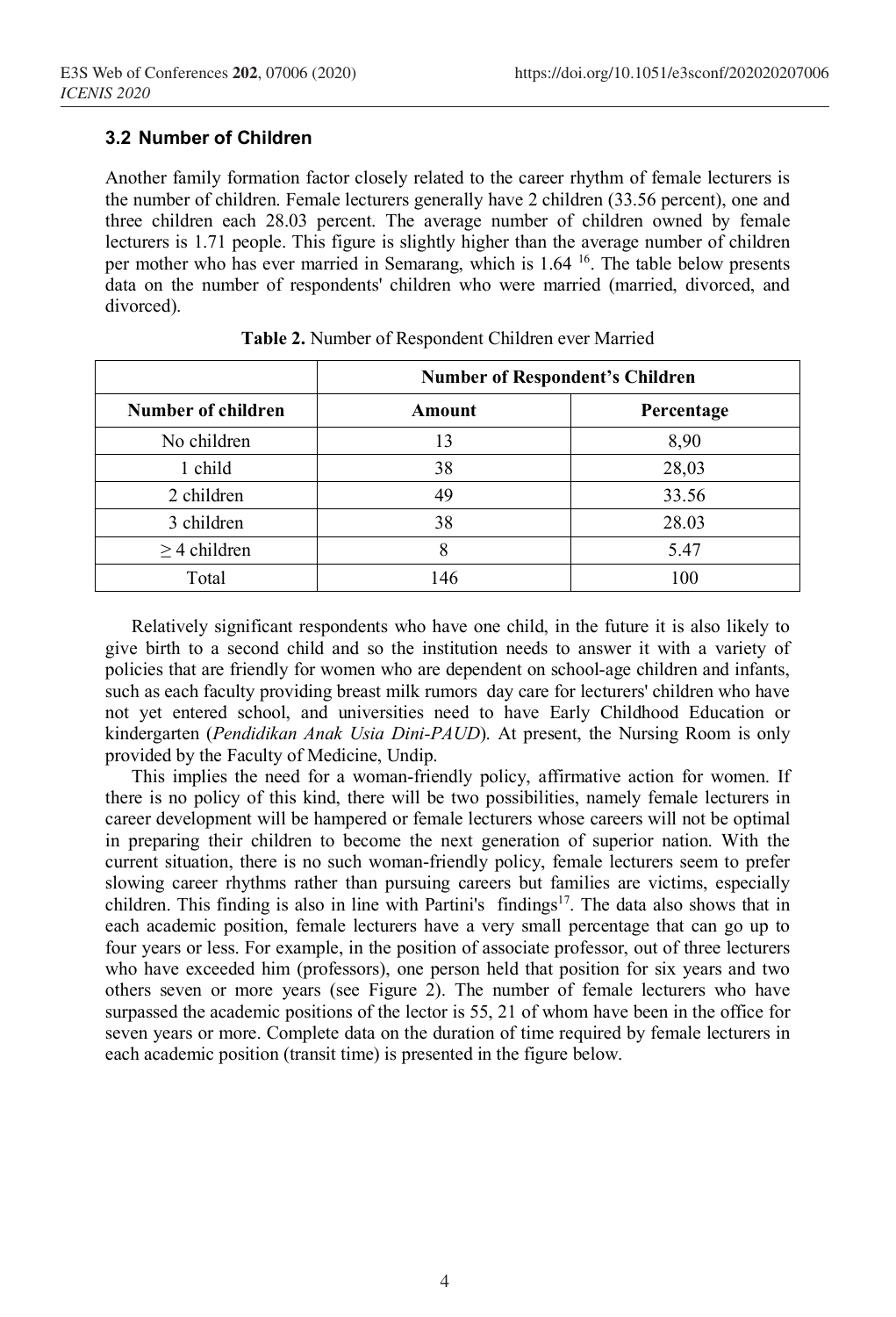



**Fig. 1.** Academic Position of Women Lecturers The Diponegoro University (Primer Data, 2019)

**Fig. 2.** Time Duration at each Academic Posistion (Primer Data, 2019)

#### **3.3 Work Migration**

According to Fratczack, work migration affects subsequent work, both positive and negative. Therefore, this study also analyzed the work migration of female lecturers<sup>18</sup>. The analysis showed that female lecturers before working as lecturers had worked 48.4 percent or 75 people and the rest had never worked, 51.6 percent or 81 people. Related to family formation, it was concluded that female lecturers, the shorter the length of marriage, the greater the number of children, the lower the age of the first and last child will slow down career rhythm. This finding is in line with Partini's research that for working women, family responsibilities especially those related to children become a major and influential obstacle<sup>19</sup>. When faced with these obstacles, women generally choose to sacrifice their careers over families. Barometer of a woman's success is the success in educating and delivering her children to become successful people. This is the "ideal image and myth of the mother". In addition, the success of women in working in the public sector can be achieved if they receive support and encouragement from men (husbands). Thus, the success of women is not just as a woman's success itself but is the success of the family.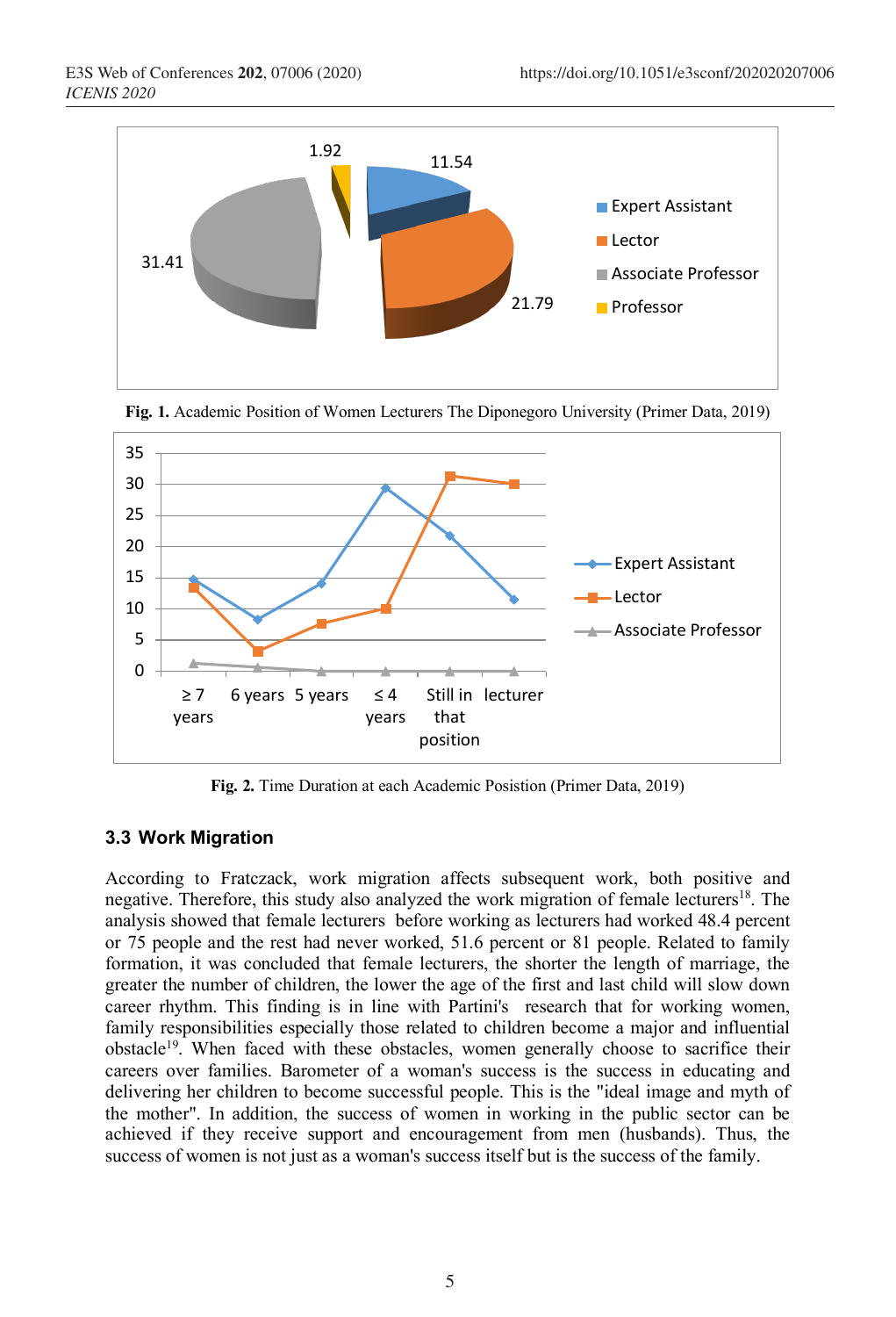# **4 Conclusion**

The results showed that 55 percent of women lecturers of Undip have been married fo more than 10 years, 62 percent had 2-3 children, 53 percent as lector and associate professor in academic position, and only 1.9 percent as professors. Undip female lecturers transite time at expert assistant and lector is almost 15 percent and all professor when at associate professor are more than 7 years. Patriarchal culture is proven to still dominate female lecturers in developing their careers. This is what also happened in the career development of Undip female lecturers. The form of hegemony can be seen in the career rhythm of female lecturers which eventually accumulates at the rank level left behind by their peers, men on their way to the top of the lecturer career ladder, namely professors. In addition, the relationship of family formation and career rhythm of female lecturers is negative. If the shorter the age of marriage, the more children they have, the lower the age of the first and last child, the slower the rhythm of his career. Female lecturers in such conditions allocate more time to the family, especially children.

## **References**

- 1. Gardiner, MO. *Perempuan Indonesia: Dulu dan Kini*. Jakarta: Gramedia (1996).
- 2. Marks, G and Diane M Houston. "The Determinants of Young Women's Intention about Education, Career Development, and Family Life"*. Journal of Education and Work.* (2002), Vol.**15**, No.3 pp. 321-336.
- 3. Partini. Peluang Pegawai Wanita untuk Menduduki Jabatan Struktural: Suatu Studi pada Pegawai Negeri Sipil Pemda DI Yogyakarta". *Disertasi untuk Memperoleh Derajat Doktor dalam Sosiologi pada Universitas Gadjah Mada Yogyakarta* (1999).
- 4. Marhaeni, AAIN. "Tingkat Keberdayaan Perempuan Bali dalam Jabatan Eselon di Provinsi Bali: Ditinjau dari Dimensi Internal dan Eksternal", *Disertasi untuk memperoleh Derajat Doktor Ilmu Kependudukan pada Universitas Gadjah Mada*, 6 Oktober (2011).
- 5. Johnsrud, L K. "Administrative Promotion: The Power of Gender" in *The Juornal of Higher Education*, (1991) vol.**62**, No.2 (March/April).
- 6. Widyastuti, YSM dan Agung M Harsiwi. Produktivitas dan Kesempatan Aktualisasi Diri Dosen Perempuan. *Laporan Penelitian dosen Muda* (2004).
- 7. Suyanto. "The Woman Lecturer Career Patterns of State University at Semarang City: Life Cycle Approach" *Dissertation of Population Studies,* Universitas Gadjah Mada, Yogyakarta, Indonesia, Dipertahankan dalam Ujian Terbuka di Hadapan Dewan Penguji Sekolah Pascasarjana Universitas Gadjah Mada (2015).
- 8. Partini. Peluang Pegawai Wanita untuk Menduduki Jabatan Struktural: Suatu Studi pada Pegawai Negeri Sipil Pemda DI Yogyakarta". *Disertasi untuk Memperoleh Derajat Doktor dalam Sosiologi pada Universitas Gadjah Mada Yogyakarta* (1999).
- 9. Ritzer, G. *Modern Sociological Theory*, 4<sup>th</sup> (eds.). New York: The McGraw-Hill (2004).
- 10. Hughes,E.C. Institutional Office and the Person. *American Journal of Sociology*, (1937), **43**, pp.404-413.
- 11. Corona, VP. "*Career Patterns in the U.S. Army Officer Corps*". *Springer* (2010).
- 12. Ibid.
- 13. Fratczak, E. "Family, Fertility, and Migratory Careers of Polish Females" in Maria Eugenia Cosio-Zavala (ed.) *Women and Families: Evolution of the Status of Women as a Factor and Consequence of Changes in Family Dynamics*. UNFPA, Paris, 24-26 February (1997).